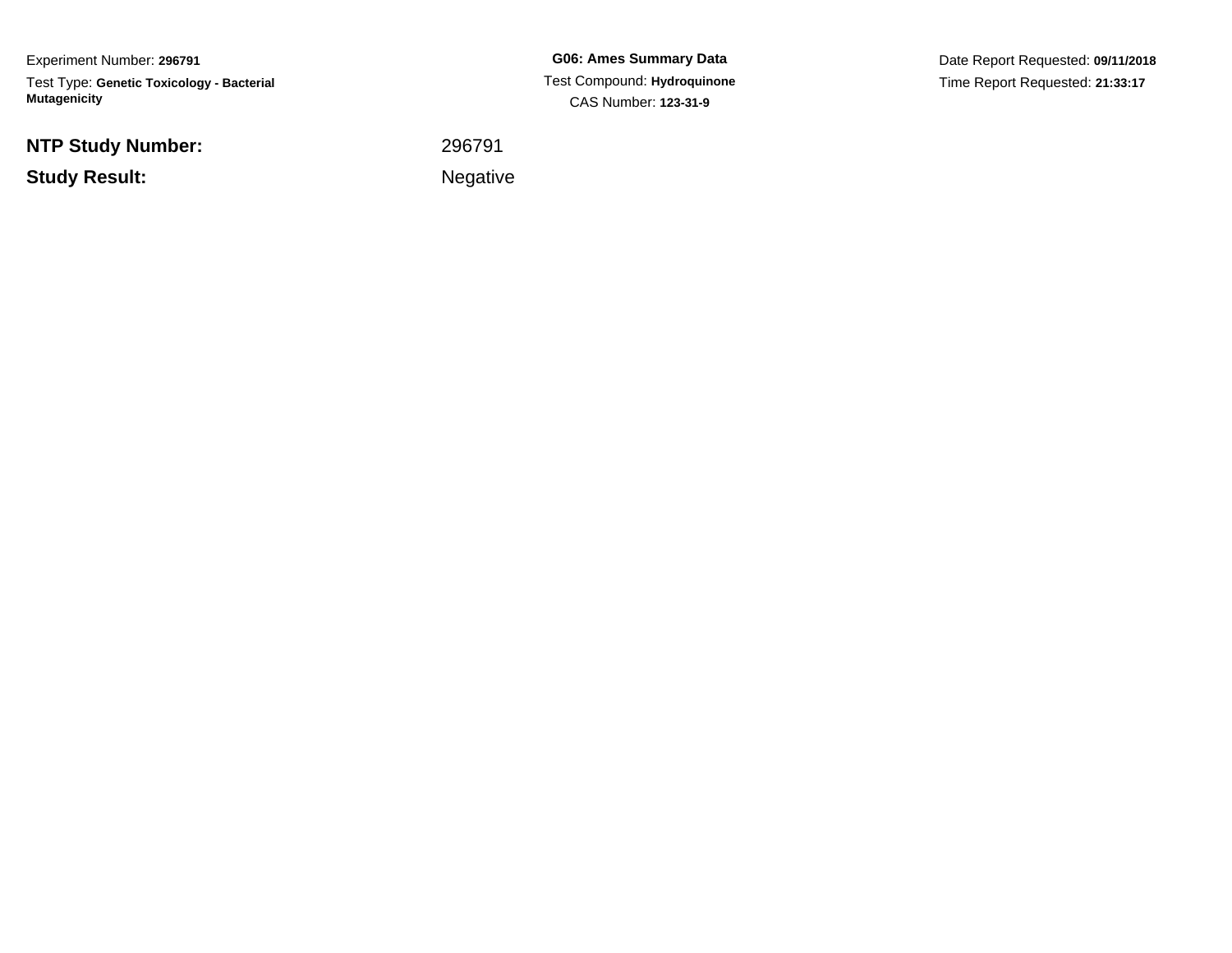**Strain: TA100Dose (ug/Plate) Without S9 Without S9 With 10% Rat S9 With 10% Rat S9 With 10% Hamster S9** Vehicle Control<sup>1</sup>  $100 \pm 3.0$  95 ± 6.6 124 ± 16.0 121 ± 9.7 116 ± 11.2 10.00 5 = 97 ± 1.5 91 ± 0.3 117 ± 5.7 122 ± 4.0 105 ± 8.2 33.00 107 ± 6.7 115 ± 5.1 102 ± 9.2 127 ± 7.8 114 ± 6.3 100.00 108 ± 3.9 119 ± 5.9 121 ± 8.0 92 ± 2.6 122 ± 4.3 333.0 Toxic Toxic 103 ± 8.0 80 ± 5.5 109 ± 7.0 666.0 Toxic Toxic 116 ± 4.8 115 ± 13.3 118 ± 11.0 Trial Summary Negativee **Negative Regative** Negative Negative Negative Regative Negative Positive Control<sup>2</sup> 2 and  $1499 \pm 64.7$ Positive Control<sup>3</sup>  $1048 \pm 95.9$  $1093 \pm 48.8$ Positive Control<sup>4</sup>  $1447 \pm 9.7$  $1877 \pm 37.6$ Experiment Number: **296791**Test Type: **Genetic Toxicology - BacterialMutagenicityG06: Ames Summary Data** Test Compound: **Hydroquinone**CAS Number: **123-31-9**Date Report Requested: **09/11/2018**Time Report Requested: **21:33:17**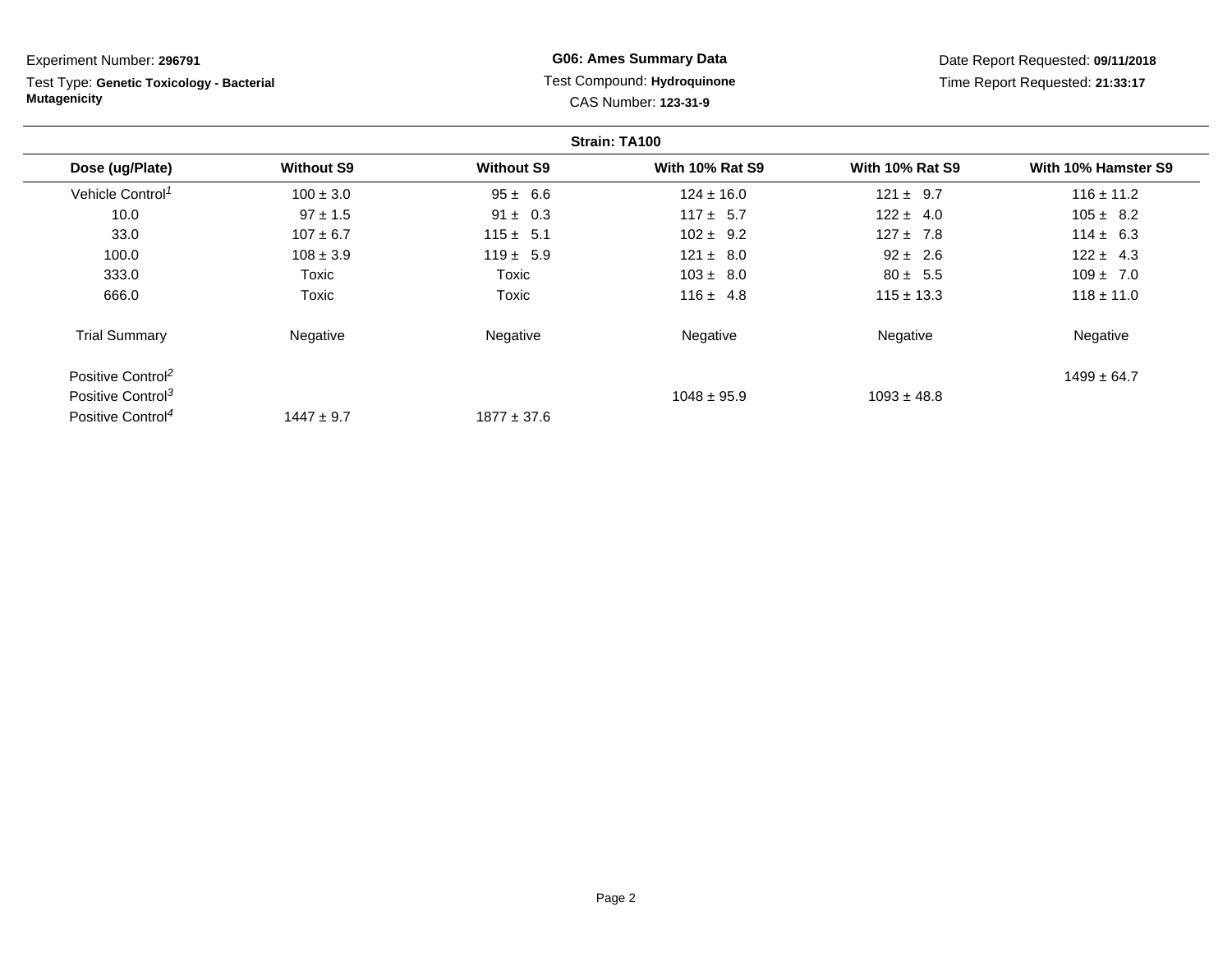Test Type: **Genetic Toxicology - Bacterial Mutagenicity**

| Dose (ug/Plate)                                                                                 | With 10% Hamster S9 |
|-------------------------------------------------------------------------------------------------|---------------------|
| Vehicle Control <sup>1</sup>                                                                    | $90 \pm 0.0$        |
| 10.0                                                                                            | $122 \pm 16.7$      |
| 33.0                                                                                            | $108 \pm 15.7$      |
| 100.0                                                                                           | $107 \pm 10.1$      |
| 333.0                                                                                           | $112 \pm 13.7$      |
| 666.0                                                                                           | $123 \pm 16.0$      |
| <b>Trial Summary</b>                                                                            | Negative            |
| Positive Control <sup>2</sup><br>Positive Control <sup>3</sup><br>Positive Control <sup>4</sup> | $1394 \pm 40.8$     |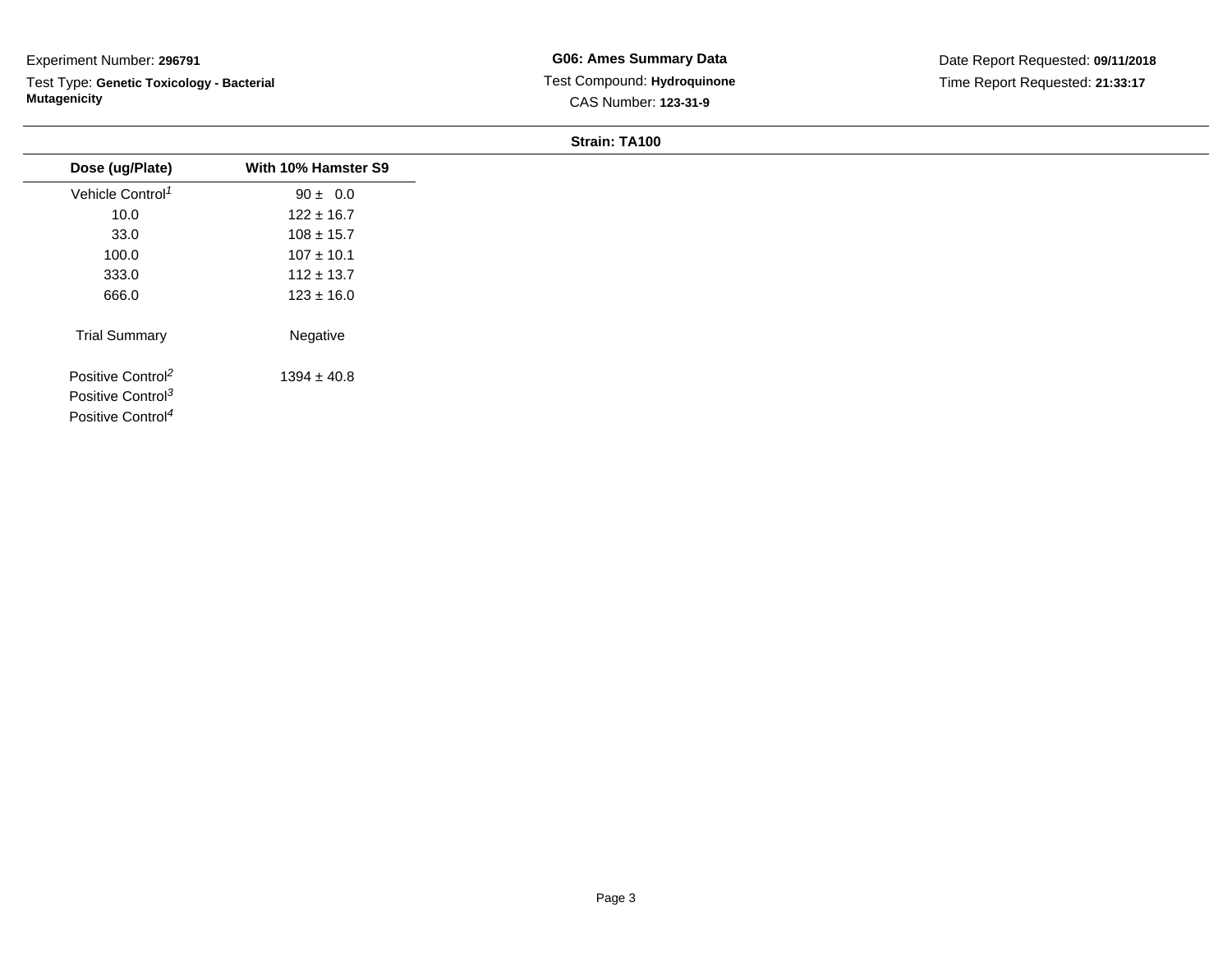**Strain: TA1535Dose (ug/Plate) Without S9 Without S9 With 10% Rat S9 With 10% Rat S9 With 10% Hamster S9** Vehicle Control<sup>1</sup>  $18 \pm 3.2$ 2  $15 \pm 1.2$   $14 \pm 4.3$   $7 \pm 2.0$   $8 \pm 3.5$ 10.00  $21 \pm 1.0$   $15 \pm 2.7$   $13 \pm 4.2$   $11 \pm 2.5$   $12 \pm 4.6$ 33.00 15 ± 2.3  $9 \pm 1.2$  6 ± 1.5 11 ± 1.3 10 ± 1.5 100.00  $13 \pm 1.2$   $8 \pm 1.2$   $9 \pm 2.7$   $7 \pm 0.6$   $9 \pm 0.9$ 333.00  $11 \pm 1.7^s$  Toxic  $8 \pm 0.9$   $8 \pm 1.3$   $10 \pm 2.3$ 666.0 Toxic Toxic 10 ± 1.2 9 ± 1.2 10 ± 2.2 Trial Summary Negativee **Negative Regative** Negative Negative Negative Regative Negative Positive Control<sup>2</sup>  $\frac{107 \pm 9.5}{107 \pm 9.5}$ Positive Control<sup>3</sup>  $76 \pm 6.8$  $76 \pm 6.8$  60 ± 1.7 Positive Control<sup>4</sup>  $1110 \pm 45.4$  $1185 \pm 20.7$ Experiment Number: **296791**Test Type: **Genetic Toxicology - BacterialMutagenicityG06: Ames Summary Data** Test Compound: **Hydroquinone**CAS Number: **123-31-9**Date Report Requested: **09/11/2018**Time Report Requested: **21:33:17**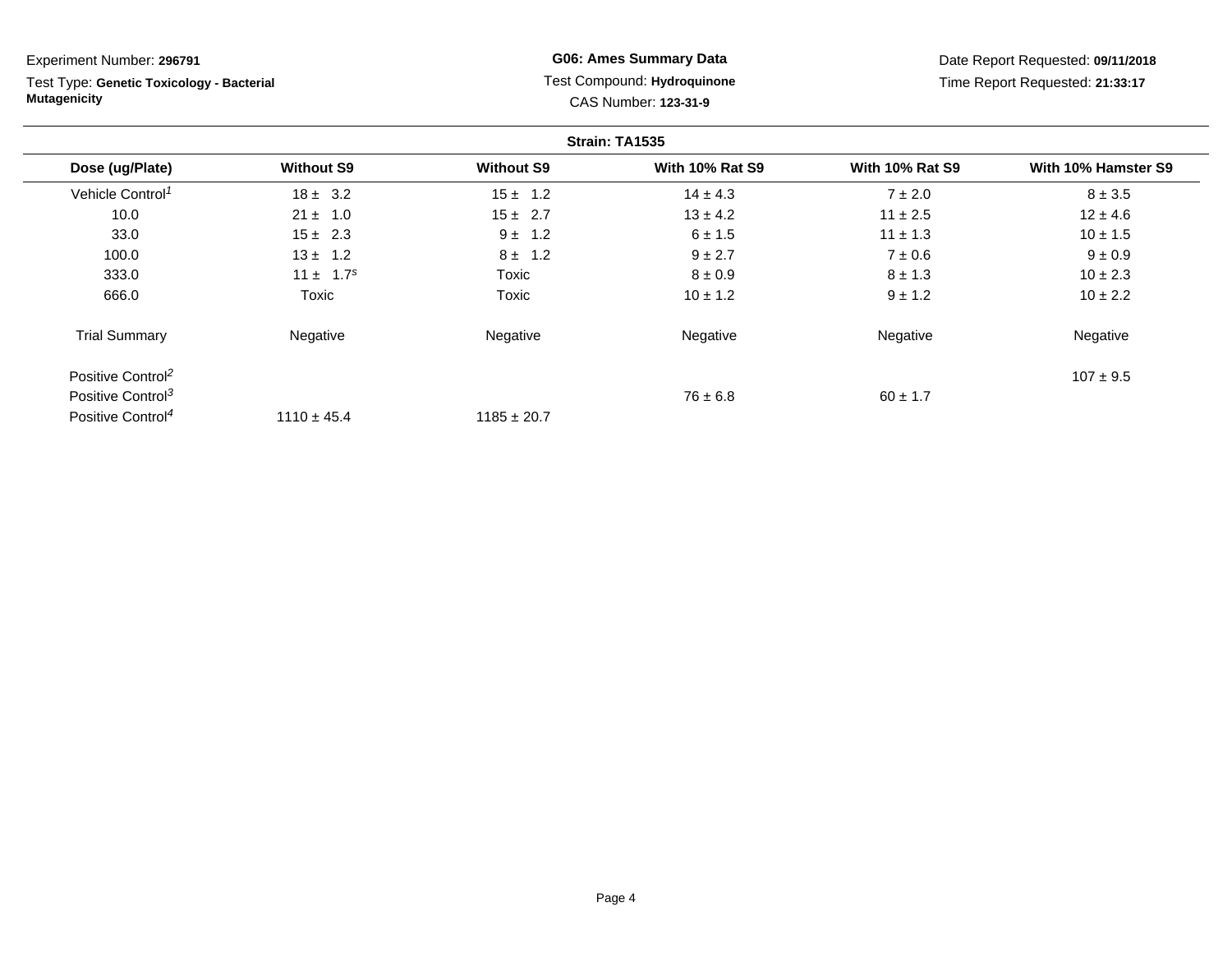Test Type: **Genetic Toxicology - Bacterial Mutagenicity**

**G06: Ames Summary Data** Test Compound: **Hydroquinone**CAS Number: **123-31-9**

| Dose (ug/Plate)               | With 10% Hamster S9 |
|-------------------------------|---------------------|
| Vehicle Control <sup>1</sup>  | $7 \pm 0.3$         |
| 10.0                          | $9 \pm 1.8$         |
| 33.0                          | $8 \pm 0.9$         |
| 100.0                         | $11 \pm 2.3$        |
| 333.0                         | $11 \pm 0.3$        |
| 666.0                         | $8 \pm 2.1$         |
| <b>Trial Summary</b>          | Negative            |
| Positive Control <sup>2</sup> | $120 \pm 10.9$      |
| Positive Control <sup>3</sup> |                     |
| Positive Control <sup>4</sup> |                     |
|                               |                     |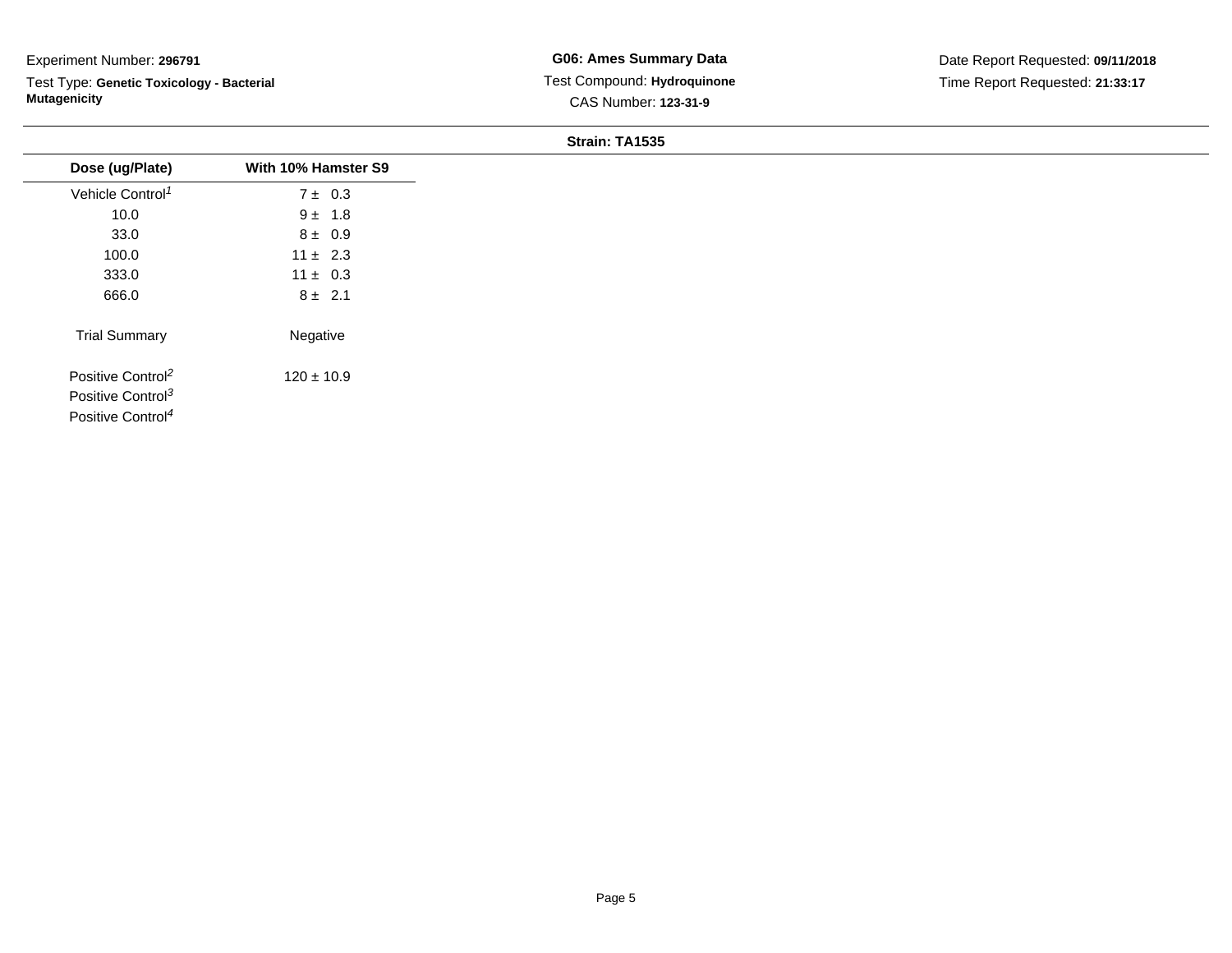**Strain: TA1537Dose (ug/Plate) Without S9 Without S9 With 10% Rat S9 With 10% Rat S9 With 10% Hamster S9** Vehicle Control<sup>1</sup>  $9 \pm 0.3$ 3  $8 \pm 0.3$   $9 \pm 1.2$   $7 \pm 1.5$   $11 \pm 0.9$ 10.00  $9 \pm 0.0$   $7 \pm 0.7$   $6 \pm 0.9$   $6 \pm 2.0$   $6 \pm 1.2$ 33.00  $9 \pm 1.8$  6  $\pm 0.9$   $9 \pm 2.5$  7  $\pm 1.2$  11  $\pm 1.7$ 100.00  $6 \pm 1.2^s$   $5 \pm 1.8^s$   $7 \pm 2.1$   $7 \pm 1.2$   $10 \pm 2.3$ 333.0 Toxic Toxic 8 ± 1.2 6 ± 1.2 8 ± 1.7 666.0 Toxic Toxic 7 ± 1.0 8 ± 0.7 9 ± 1.7 Trial Summary Negativee **Negative Regative** Negative Negative Negative Regative Negative Positive Control<sup>2</sup> 219 ± 19.2 Positive Control<sup>3</sup>  $\frac{95 \pm 0.9}{25 \pm 0.9}$  $95 \pm 0.9$  129  $\pm 4.0$ Positive Control<sup>5</sup>  $192 \pm 20.0$  $461 \pm 105.2$ Experiment Number: **296791**Test Type: **Genetic Toxicology - BacterialMutagenicityG06: Ames Summary Data** Test Compound: **Hydroquinone**CAS Number: **123-31-9**Date Report Requested: **09/11/2018**Time Report Requested: **21:33:17**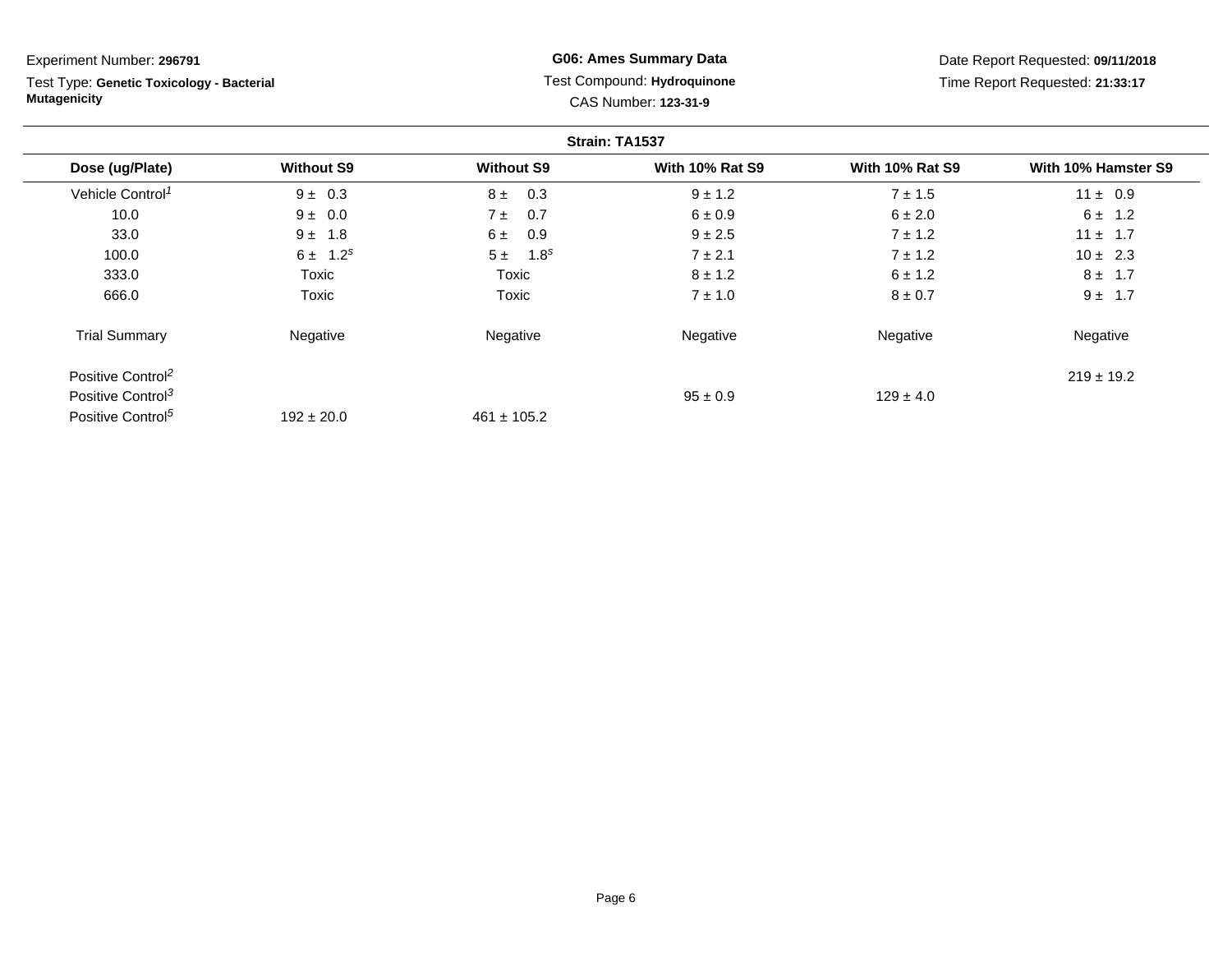Test Type: **Genetic Toxicology - Bacterial Mutagenicity**

| Dose (ug/Plate)               | With 10% Hamster S9 |
|-------------------------------|---------------------|
| Vehicle Control <sup>1</sup>  | $8 \pm 2.2$         |
| 10.0                          | $7 \pm 2.0$         |
| 33.0                          | $8 \pm 0.7$         |
| 100.0                         | $10 \pm 2.7$        |
| 333.0                         | $6 \pm 1.5$         |
| 666.0                         | $8 \pm 0.9$         |
| <b>Trial Summary</b>          | Negative            |
| Positive Control <sup>2</sup> | $150 \pm 11.9$      |
| Positive Control <sup>3</sup> |                     |
| Positive Control <sup>5</sup> |                     |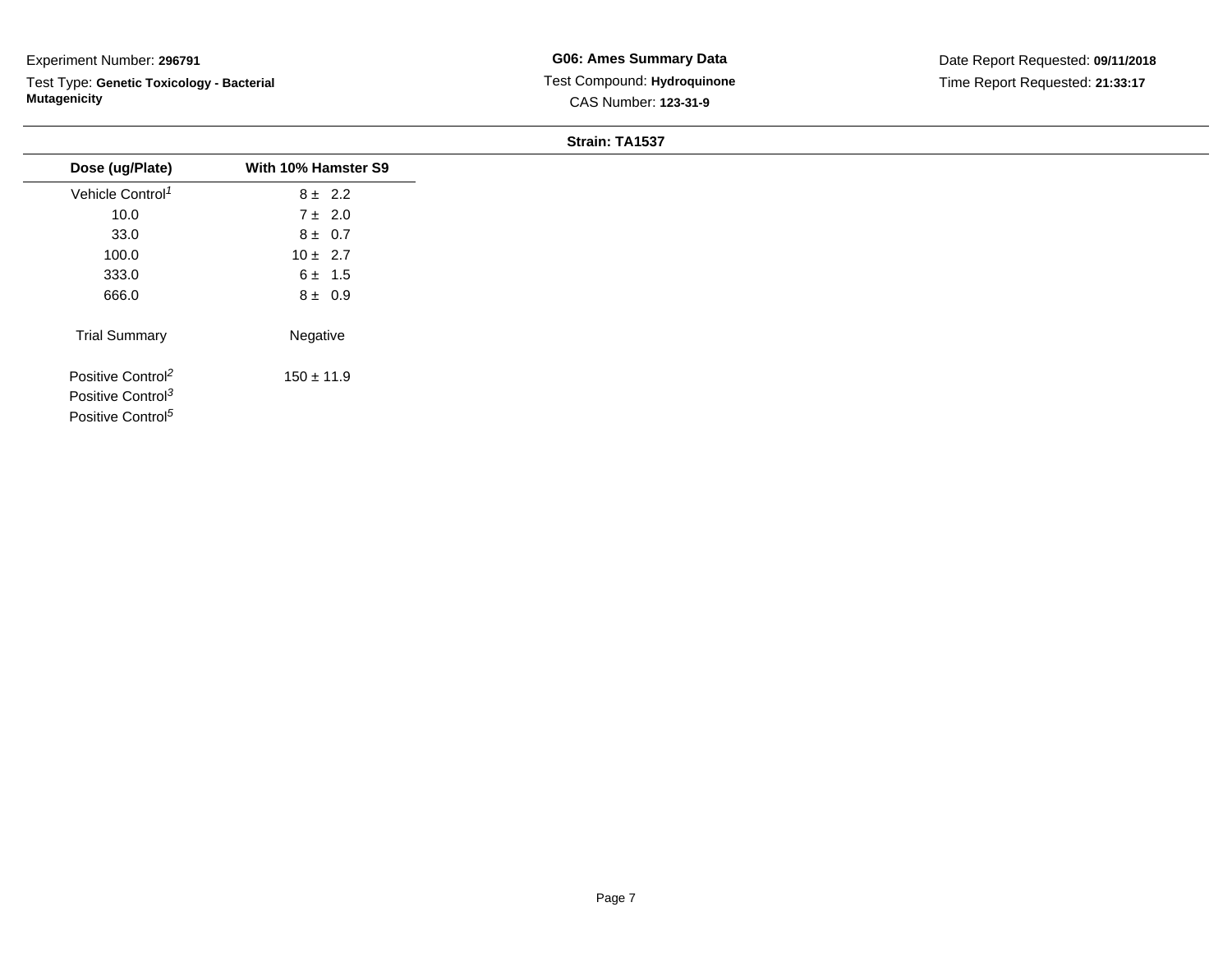| Experiment Number: 296791                                        |                           | <b>G06: Ames Summary Data</b>                       |                        | Date Report Requested: 09/11/2018 |                     |
|------------------------------------------------------------------|---------------------------|-----------------------------------------------------|------------------------|-----------------------------------|---------------------|
| Test Type: Genetic Toxicology - Bacterial<br><b>Mutagenicity</b> |                           | Test Compound: Hydroquinone<br>CAS Number: 123-31-9 |                        | Time Report Requested: 21:33:17   |                     |
|                                                                  |                           |                                                     | <b>Strain: TA98</b>    |                                   |                     |
| Dose (ug/Plate)                                                  | <b>Without S9</b>         | <b>Without S9</b>                                   | <b>With 10% Rat S9</b> | <b>With 10% Rat S9</b>            | With 10% Hamster S9 |
| Vehicle Control <sup>1</sup>                                     | $20 \pm 1.7$              | $20 \pm 1.5$                                        | $25 \pm 2.6$           | 1.7<br>$23 \pm$                   | $28 \pm 4.0$        |
| 10.0                                                             | $18 \pm 2.5$              | $19 \pm 1.7$                                        | $25 \pm 3.3$           | $25 \pm$<br>5.5                   | $24 \pm 3.3$        |
| 33.0                                                             | $21 \pm 0.9$              | $22 \pm 3.7$                                        | $23 \pm 3.5$           | 3.0<br>$26 \pm$                   | $25 \pm 1.2$        |
| 100.0                                                            | $20 \pm 6.7$ <sup>s</sup> | $19 \pm 0.5$                                        | $22 \pm 1.2$           | $21 \pm$<br>5.9                   | $28 \pm 2.8$        |
| 333.0                                                            | Toxic                     | Toxic                                               | $24 \pm 0.3$           | 2.2<br>$25 \pm$                   | $24 \pm 3.8$        |
| 666.0                                                            | Toxic                     | Toxic                                               | $24 \pm 2.9$           | 2.6<br>$17 \pm$                   | $22 \pm 2.0$        |
| <b>Trial Summary</b>                                             | Negative                  | Negative                                            | Negative               | Negative                          | Negative            |
| Positive Control <sup>2</sup>                                    |                           |                                                     |                        |                                   | $2009 \pm 23.1$     |
| Positive Control <sup>3</sup>                                    |                           |                                                     | $1194 \pm 30.1$        | $950 \pm 298.9$                   |                     |
| Positive Control <sup>6</sup>                                    | $1549 \pm 24.6$           | $1762 \pm 8.3$                                      |                        |                                   |                     |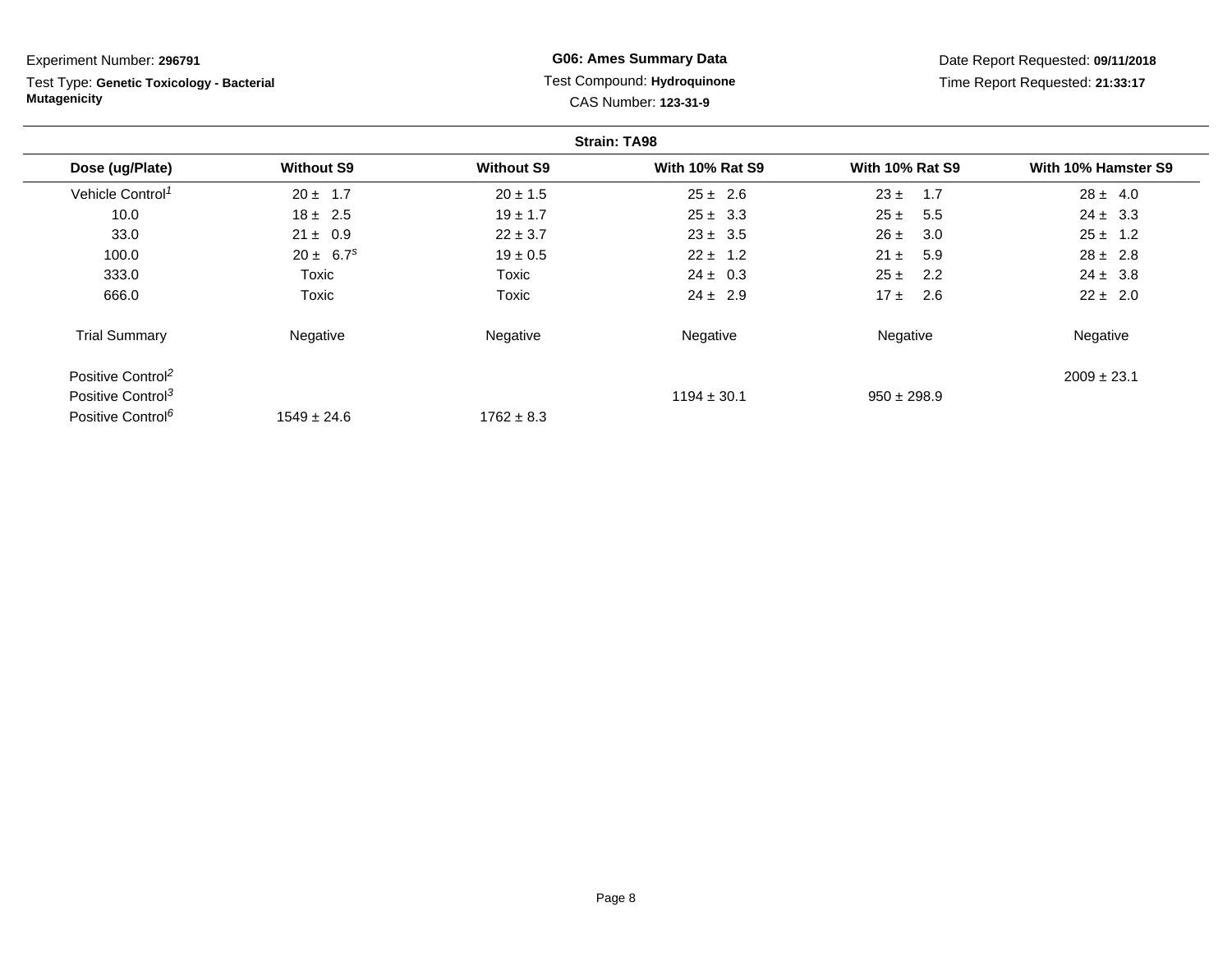Test Type: **Genetic Toxicology - Bacterial Mutagenicity**

**G06: Ames Summary Data** Test Compound: **Hydroquinone**CAS Number: **123-31-9**

| Dose (ug/Plate)               | With 10% Hamster S9 |
|-------------------------------|---------------------|
|                               |                     |
| Vehicle Control <sup>1</sup>  | $30 \pm 0.9$        |
| 10.0                          | $30 \pm 1.0$        |
| 33.0                          | $29 \pm 0.6$        |
| 100.0                         | $25 \pm 0.9$        |
| 333.0                         | $26 \pm 4.1$        |
| 666.0                         | $29 \pm 1.2$        |
| <b>Trial Summary</b>          | Negative            |
| Positive Control <sup>2</sup> | $1415 \pm 77.7$     |
| Positive Control <sup>3</sup> |                     |
| Positive Control <sup>6</sup> |                     |